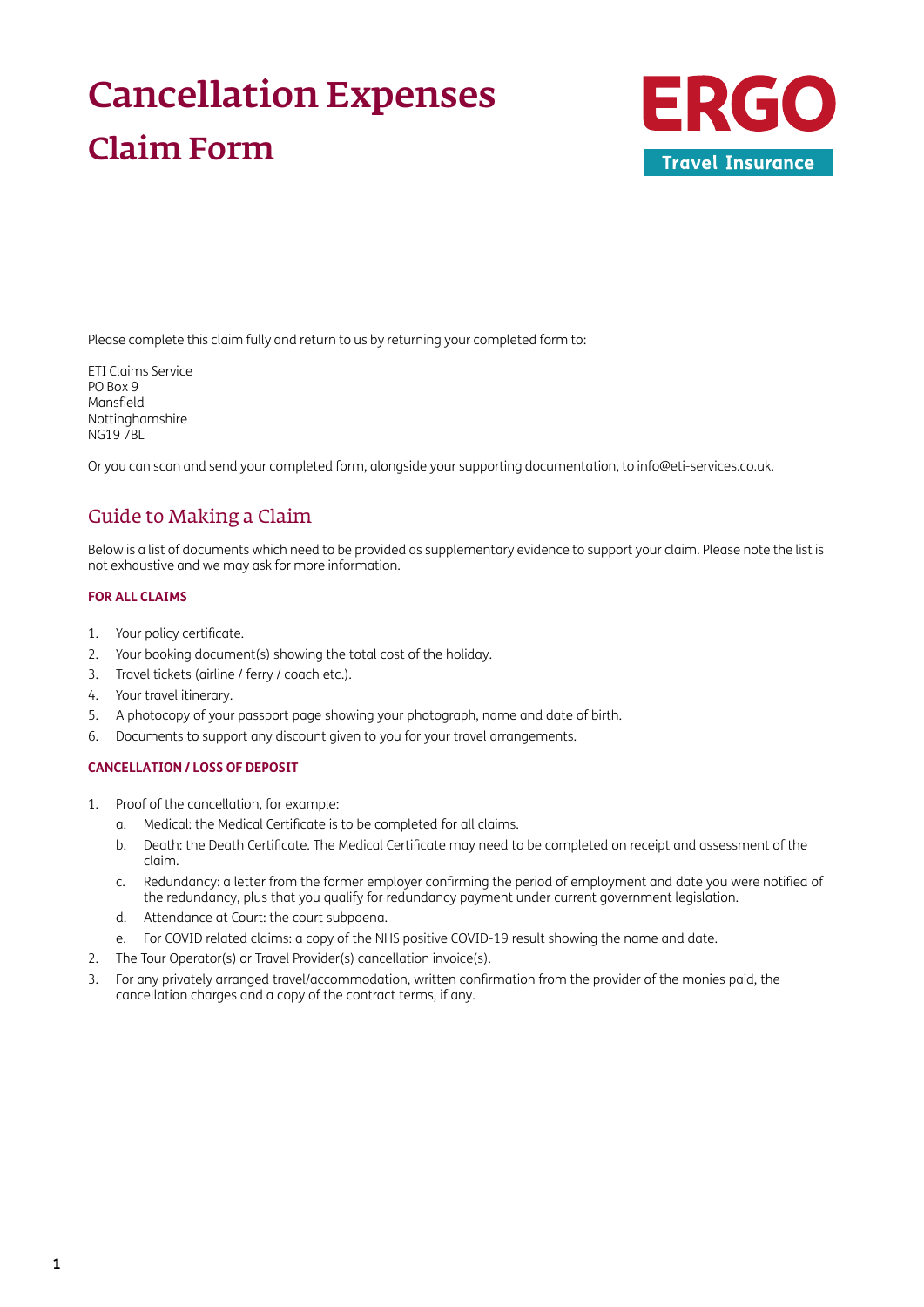## Personal details

| Title<br>Family name<br>Date of birth<br>Address                                   | Miss<br>Ms<br>Mrs<br>Mr<br>${\mathbb M}$<br>${\mathbb N}$<br>D                                         | Other<br>First name                                                                                                                |
|------------------------------------------------------------------------------------|--------------------------------------------------------------------------------------------------------|------------------------------------------------------------------------------------------------------------------------------------|
| Daytime tel no.<br>Email address                                                   |                                                                                                        | Post code<br>Evening tel no.<br>Occupation                                                                                         |
| Policy details                                                                     |                                                                                                        |                                                                                                                                    |
| Company name<br>Policy number<br>Date of booking<br>Date of travel<br>Travel agent | ${\mathbb M}$<br>$\Box$<br>${\mathbb M}$<br>Y<br>D<br>$\mathbb M$<br>${\mathbb M}$<br>D<br>$\vee$<br>D | If applicable<br>Date of issue<br>$D$ M<br>$\Box$<br>M<br>Destination<br>Date of return<br>D<br>$\mathbb{M}$<br>D<br>Tour operator |
| Claim details                                                                      |                                                                                                        |                                                                                                                                    |
| Reason for cancellation                                                            |                                                                                                        |                                                                                                                                    |
| Names of all persons<br>cancelling                                                 |                                                                                                        |                                                                                                                                    |

| Date travel agent or     | Verb |
|--------------------------|------|
| tour operator advised of |      |

cancellation

| Date travel agent or | Verballv |                    |  |  |  | In writing |  |
|----------------------|----------|--------------------|--|--|--|------------|--|
| operator advised of  |          | $)$ MM $\parallel$ |  |  |  |            |  |
| cancellation         |          |                    |  |  |  |            |  |

| In writing |  |  |  |  |  |  |  |  |
|------------|--|--|--|--|--|--|--|--|
|            |  |  |  |  |  |  |  |  |

If cancellation was due to a person not booked to travel please state:

Full name

Relationship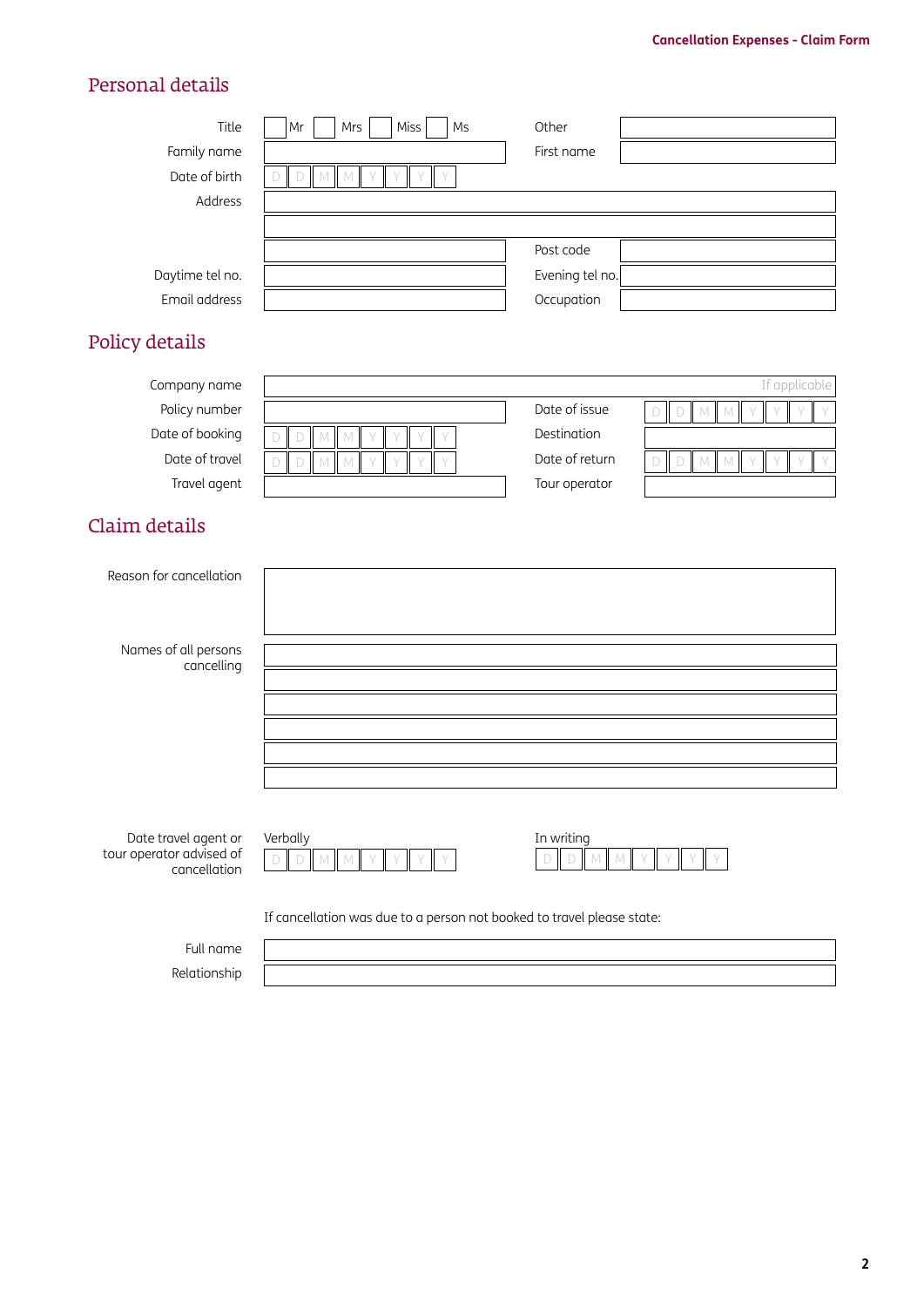### Cancellation charges and payment information

| Total paid to travel agent / tour operator | Payment method |  |
|--------------------------------------------|----------------|--|
| Cancellation charges applied               | Refund given   |  |
| Total amount claimed                       |                |  |

### Information we need from you for possible recovery opportunities

Your Travel Policy has conditions attached whereby you must provide us with any information that assist any recovery actions. This is a standard practice in the insurance market and contributions made from other insurance cover serve to keep the costs of your premiums down. The information provided should not affect your renewal premiums or no claims discount.

Please answer the following questions and provide details as required. For questions that require a YES / NO response, please tick the appropriate boxes. Failure to do so may delay your claim.

| 1. Do you have a bank account?                                                                                                                                                                                                                                                       |                          | Yes             | No <sub>1</sub>     |                |  |  |  |
|--------------------------------------------------------------------------------------------------------------------------------------------------------------------------------------------------------------------------------------------------------------------------------------|--------------------------|-----------------|---------------------|----------------|--|--|--|
| A bank account you hold may offer Travel Insurance cover as part of the benefits. Under no circumstances will your bank account<br>information be used other than to obtain a contribution from the Travel Insurance provider. This will not affect your bank account<br>in any way. |                          |                 |                     |                |  |  |  |
|                                                                                                                                                                                                                                                                                      | Name of bank (e.g. HSBC) | Type of account | Account holder name | Account number |  |  |  |
| Bank Account                                                                                                                                                                                                                                                                         |                          |                 |                     |                |  |  |  |

| 2. Was a credit card or debit card used to pay all or part of the trip cost?<br>(Certain credit or debit cards provide an element of travel cover) |             |                        | Yes I           | N <sub>O</sub> |
|----------------------------------------------------------------------------------------------------------------------------------------------------|-------------|------------------------|-----------------|----------------|
|                                                                                                                                                    | Card issuer | Type of card e.g. Visa | Cardholder name | Card number    |
| Bank Account                                                                                                                                       |             |                        |                 |                |

|              | 3. Do you have a Household Contents insurance policy?<br>(Some household contents policies provide an element of travel cover) | Yes $\Gamma$      | No l          |
|--------------|--------------------------------------------------------------------------------------------------------------------------------|-------------------|---------------|
|              | Name of Insurer                                                                                                                | Policyholder name | Policy number |
| Bank Account |                                                                                                                                |                   |               |

|              | 4. Do you hold any Private Medical Insurance? | Yes i             | No            |
|--------------|-----------------------------------------------|-------------------|---------------|
|              | Name of Insurer                               | Policyholder name | Policy number |
| Bank Account |                                               |                   |               |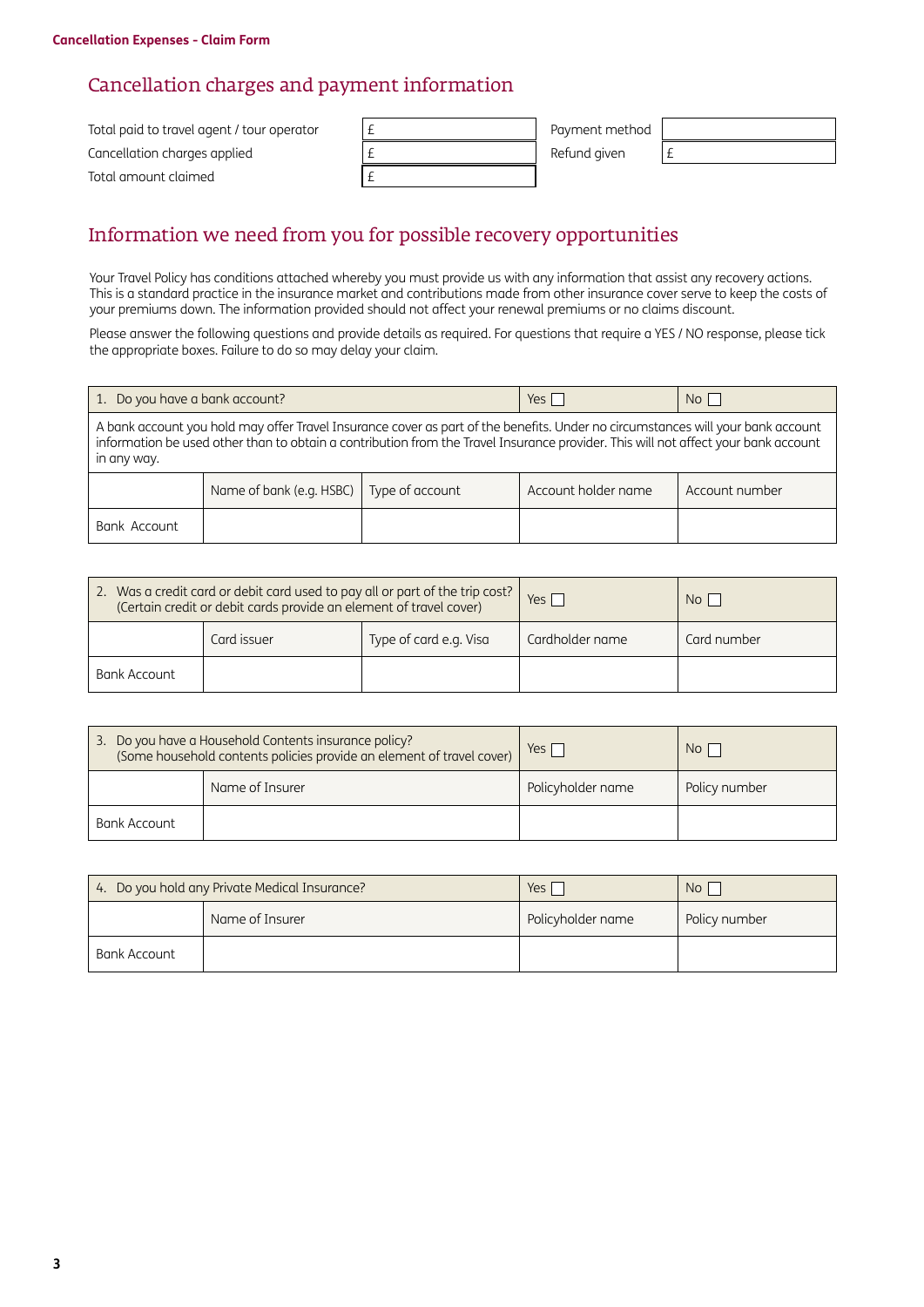| 5. Do you consider anyone to blame for the incident? | Yes | No |  |  |  |  |  |
|------------------------------------------------------|-----|----|--|--|--|--|--|
| If yes, please provide details.                      |     |    |  |  |  |  |  |
|                                                      |     |    |  |  |  |  |  |
|                                                      |     |    |  |  |  |  |  |
|                                                      |     |    |  |  |  |  |  |
|                                                      |     |    |  |  |  |  |  |
|                                                      |     |    |  |  |  |  |  |
|                                                      |     |    |  |  |  |  |  |
|                                                      |     |    |  |  |  |  |  |
|                                                      |     |    |  |  |  |  |  |
|                                                      |     |    |  |  |  |  |  |
|                                                      |     |    |  |  |  |  |  |
|                                                      |     |    |  |  |  |  |  |
|                                                      |     |    |  |  |  |  |  |
|                                                      |     |    |  |  |  |  |  |

It is a condition of the policy and your responsibility to provide sufficient documentation to support your loss. Failure to provide the required documentation, including the details of any other insurances, will delay and may invalidate the claim.

### Access to Medical Reports 1988

It may be necessary to apply for a medical report from a Doctor who has cared for you, and we ask that you give your consent by signing the claim form declaration. Before doing so, however, you should read this note carefully, as it sets out your rights under the Access to Medical Reports Act 1988, and the procedures for dealing with the reports. You do not have to give your consent, but if you do, you can say whether you wish to see the report (or have a copy of it) before it is sent to us. If you say you wish to see the report, we must tell you at the same time as we write to the Doctor and we must tell him / her you wish to see the report. You have 21 days to contact the Doctor about arrangements for you to see the report.

Whether or not you say you wish to see the report before it is sent to us, the Doctor must let you see a copy for up to six months after it is supplied (if you ask). If you ask the Doctor for a copy of the report, he can charge you a reasonable fee to cover his / her costs.

Once you have seen a report, before it is sent to us, the Doctor cannot submit it until he has your written consent. You can write to the Doctor asking him to amend any part of the report which you consider to be incorrect or misleading, and have attached to the report a statement of your view on any part which he will not amend.

The Doctor is not obliged to let you see any part of a report if, in his opinion, that would be likely to cause serious harm to your physical or mental health or that of others, or would indicate the Doctors intentions towards you or if disclosure would likely to reveal information about you or the identity of another person who has supplied information about you, unless that person has consented to the information relates to, or has been supplied by a health professional involvement in caring for you. In such cases, the Doctor must notify you in writing and you will be limited to seeing any remaining part of the report. If it is the whole of the report that is affected, he / she must not send it to us unless you give your written consent.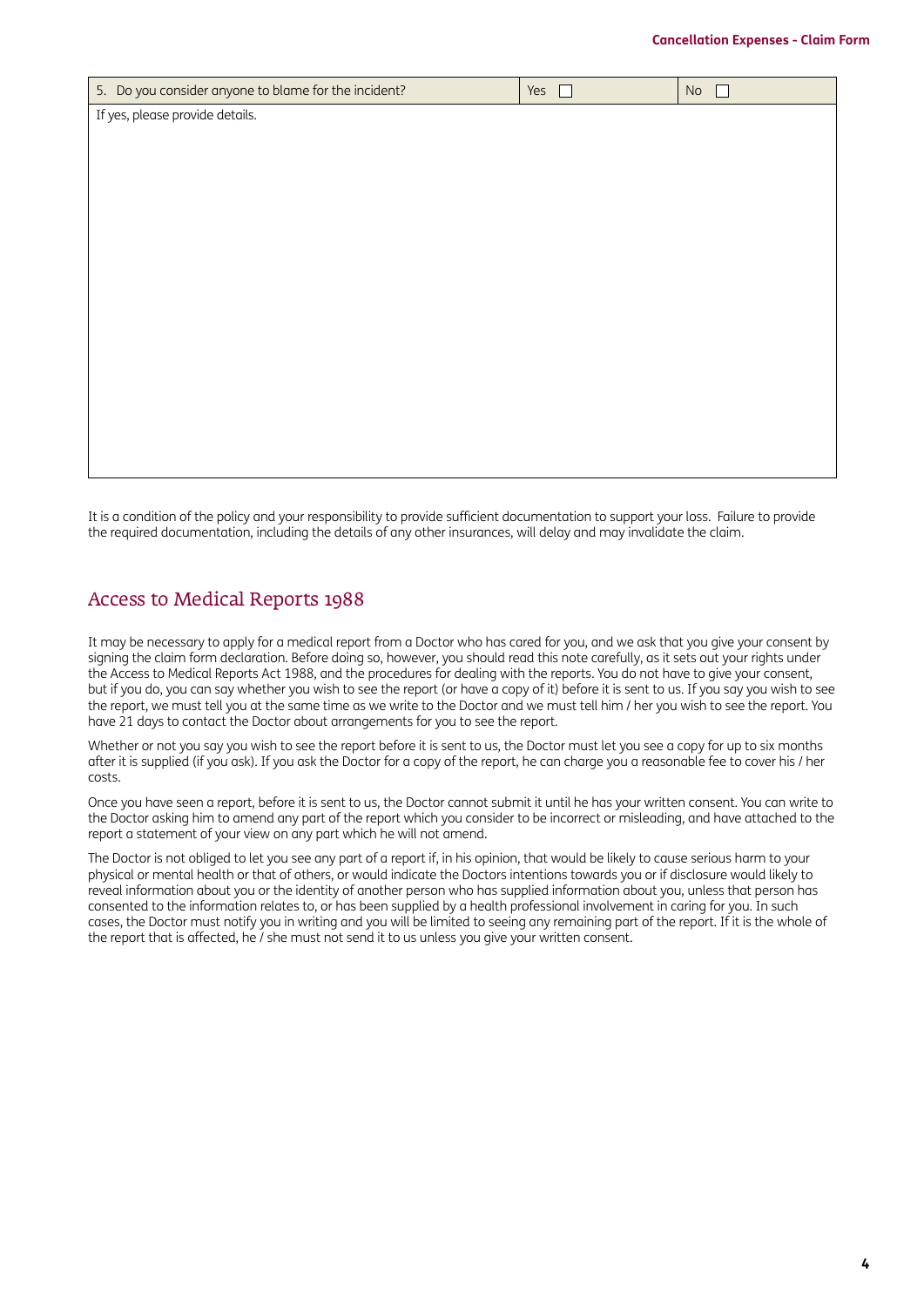### Medical Certificate

If your holiday / journey has been cancelled due to illness or injury this form must be completed by the usual medical practitioner of the ill / injured /deceased person (if applicable).

Please continue on a separate piece of paper if necessary. This information will be treated as PRIVATE AND CONFIDENTIAL. All other certificates are unacceptable. This form must be provided at the expense of the claimant. If a MEDICAL SELF DECLARATION was completed please provide details.

| 1.                                                                                                                                                                                                                                                                                        |                      | Patient name                                                                                                                                                                                                                        |        |                                                 |
|-------------------------------------------------------------------------------------------------------------------------------------------------------------------------------------------------------------------------------------------------------------------------------------------|----------------------|-------------------------------------------------------------------------------------------------------------------------------------------------------------------------------------------------------------------------------------|--------|-------------------------------------------------|
| 2.                                                                                                                                                                                                                                                                                        | Patient age          |                                                                                                                                                                                                                                     |        |                                                 |
| 3.                                                                                                                                                                                                                                                                                        |                      | Please confirm the exact nature of the illness / injury<br>or cause of death which makes cancellation of this trip<br>medically necessary and / or prevents travel.                                                                 |        |                                                 |
| 4.                                                                                                                                                                                                                                                                                        |                      | Date on which you were first consulted re. 3 above.<br>Were you aware of their proposed trip at this date?                                                                                                                          |        |                                                 |
| 5.                                                                                                                                                                                                                                                                                        |                      | Has the Patient received a terminal prognosis?                                                                                                                                                                                      |        |                                                 |
| 6.                                                                                                                                                                                                                                                                                        | in the past?         | Has the patient suffered from the same or similar condition<br>If YES, is the present illness, in your opinion, resulted in any<br>way to the past condition?                                                                       |        |                                                 |
| 7.                                                                                                                                                                                                                                                                                        | α.<br>b.<br>C.<br>d. | Please give dates and details of any in-patient<br>treatment.<br>Date place on waiting list.<br>Nature of investigation or surgery<br>Date of hospital admissions.                                                                  |        |                                                 |
| 8.                                                                                                                                                                                                                                                                                        | α.<br>b.<br>C.       | If cancellation due to pregnancy please give:<br>Date of confinement<br>Date of pregnancy confirmed<br>Details of illness / injury connected with the pregnancy<br>which gave rise to your recommendation not to travel.            |        |                                                 |
| 9.                                                                                                                                                                                                                                                                                        |                      |                                                                                                                                                                                                                                     |        |                                                 |
|                                                                                                                                                                                                                                                                                           | α.                   | Give details of any condition(s) which have been / are<br>under supervision of a hospital /consultant / doctor or<br>has required hospital admission or treatment in the<br>previous 2 years.                                       |        |                                                 |
|                                                                                                                                                                                                                                                                                           | b.                   | Give details if the Patient is / was suffering from any<br>chronic disease, illness or from any physical defect or<br>infirmity, including cancerous cardio-vascular, cerebro-<br>vascular, renal, psychiatric or mental condition. |        |                                                 |
|                                                                                                                                                                                                                                                                                           | C.                   | Give details of any of the conditions advised in (a) and<br>/ or (b) which may have a bearing on the conditions(s)<br>described in question 3.                                                                                      |        |                                                 |
|                                                                                                                                                                                                                                                                                           | d.                   | Give details if the Patient is / was awaiting result of any<br>tests, investigations or if the person is on a waiting-list<br>for any in or out-patient treatment or investigation.                                                 |        |                                                 |
|                                                                                                                                                                                                                                                                                           | е.                   | Give details of any continuous medication or<br>changed medication or dosage increase resulting in a<br>deterioration in the condition in the previous 2 years.                                                                     |        |                                                 |
| 10.                                                                                                                                                                                                                                                                                       |                      | Date on which cancellation could have been anticipated.                                                                                                                                                                             |        |                                                 |
| 11.                                                                                                                                                                                                                                                                                       |                      | Date on which you advised the holiday should be cancelled.                                                                                                                                                                          |        |                                                 |
|                                                                                                                                                                                                                                                                                           |                      | 12. In your opinion, was cancellation medically necessary? If<br>YES, was it solely due to the above condition? In your opinion<br>when will the patient be fit for normal overseas travel?                                         |        |                                                 |
| Please confirm that your patient was fit to travel at the time<br>13.<br>the insurance was issued.                                                                                                                                                                                        |                      |                                                                                                                                                                                                                                     |        |                                                 |
| 14.                                                                                                                                                                                                                                                                                       |                      | General remarks. (Please comment on the reason for not<br>travelling if applicable).                                                                                                                                                |        |                                                 |
| <b>DOCTORS DECLARATION:</b> I declare that I have examined the<br>patient named above and / or have referred to their medical<br>records and confirm that the information given above is a true and<br>accurate statement, and further that no material information has<br>been withheld. |                      |                                                                                                                                                                                                                                     |        | This section to be validated by surgery's stamp |
|                                                                                                                                                                                                                                                                                           |                      |                                                                                                                                                                                                                                     |        |                                                 |
| Print<br>name                                                                                                                                                                                                                                                                             |                      |                                                                                                                                                                                                                                     | Signed | Date                                            |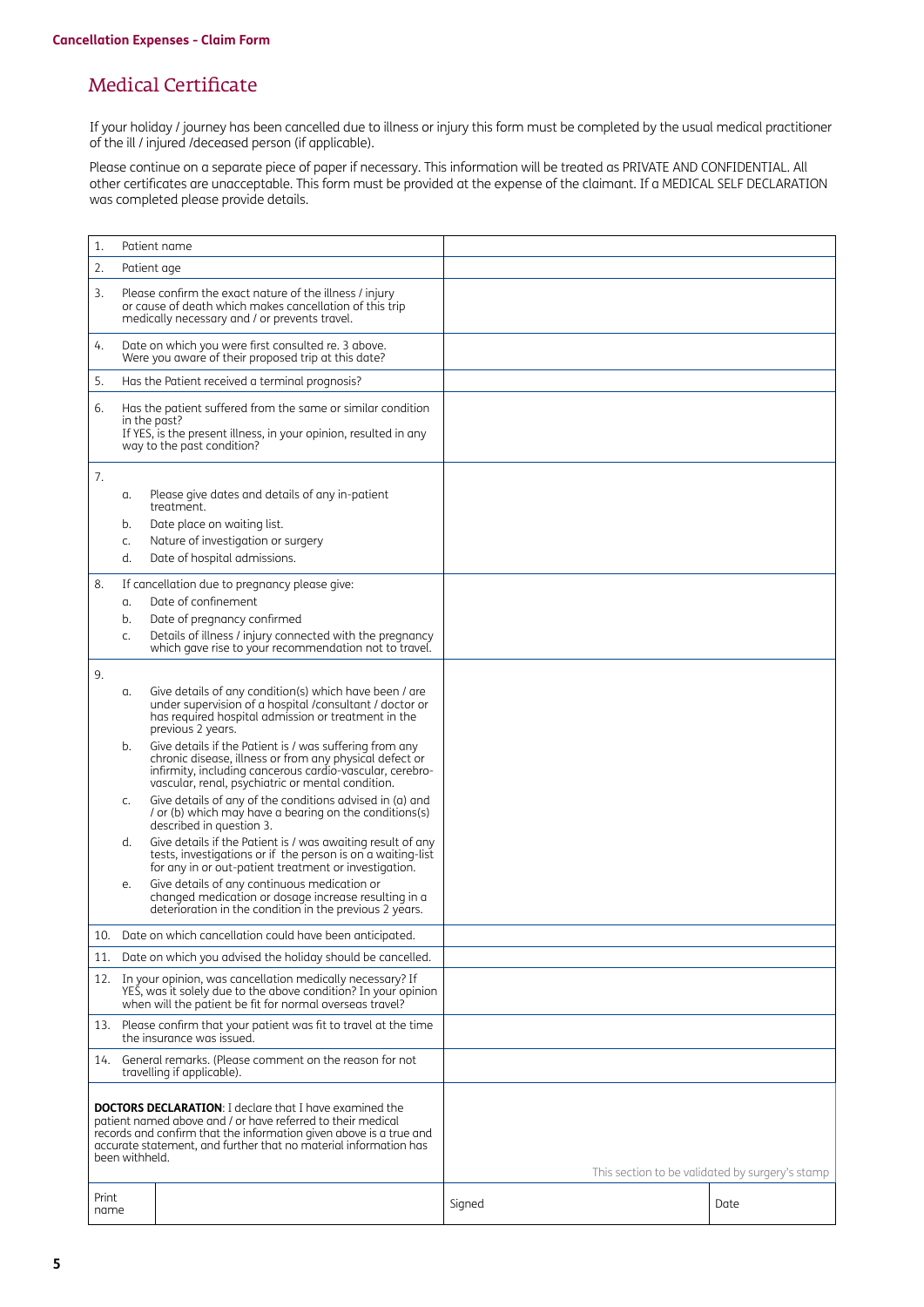### Claimants declaration and signature

- 1. I declare that all details and particulars given in respect of the claim(s) made herein constitute a true and accurate statement.
- 2. To the best of my knowledge and belief I have not omitted any material information which would affect the insurers assessment of this claim.
- 3. I confirm that where a claim or claims are made in respect of others, I have their full authority to act on their behalf. I also confirm that they have been advised that ERGO Travel Insurance Services Ltd (ETI) will not accept any liability if any payments are not distributed proportionately to the persons concerned.
- 4. I hereby give my permission for any medical practitioner or authority mentioned herein to release further information regarding my medical records to ETI. I am aware that all such information will be disclosed in accordance with the terms and provisions of the Access to Medical Records Act (AMRA) or other similar legislation.
- 5. I am aware that an insurance claim made in the knowledge that any element thereof is fraudulent is a criminal offence and that this will invalidate the policy and will render me liable to prosecution.
- 6. I consent to ETI:
	- a. recording, storing and using my personal data in an electronic record of this claim; and
	- b. sharing the record of this claim, including my personal data, with other insurers and interested parties as part of insurance industry anti-fraud initiatives; in accordance with the General Data Protection Regulation.

#### **I have read and understand the declaration above and included the necessary documents to substantiate my claim.**

| Claimant(s) full name(s)                  |                                                                                                                     |      |                                     |
|-------------------------------------------|---------------------------------------------------------------------------------------------------------------------|------|-------------------------------------|
| Clients signature                         |                                                                                                                     | Date |                                     |
|                                           |                                                                                                                     |      |                                     |
|                                           |                                                                                                                     |      |                                     |
|                                           |                                                                                                                     |      |                                     |
|                                           | Full name of an authorised representative of the corporate policy holder (corporate and / or education group cover) |      |                                     |
|                                           |                                                                                                                     |      |                                     |
| Signature of authorised<br>representative |                                                                                                                     | Date |                                     |
|                                           |                                                                                                                     |      |                                     |
|                                           |                                                                                                                     |      |                                     |
| I / We authorise                          |                                                                                                                     |      | to act on my behalf in this matter. |
| Client's signature                        |                                                                                                                     | Date |                                     |
|                                           |                                                                                                                     |      |                                     |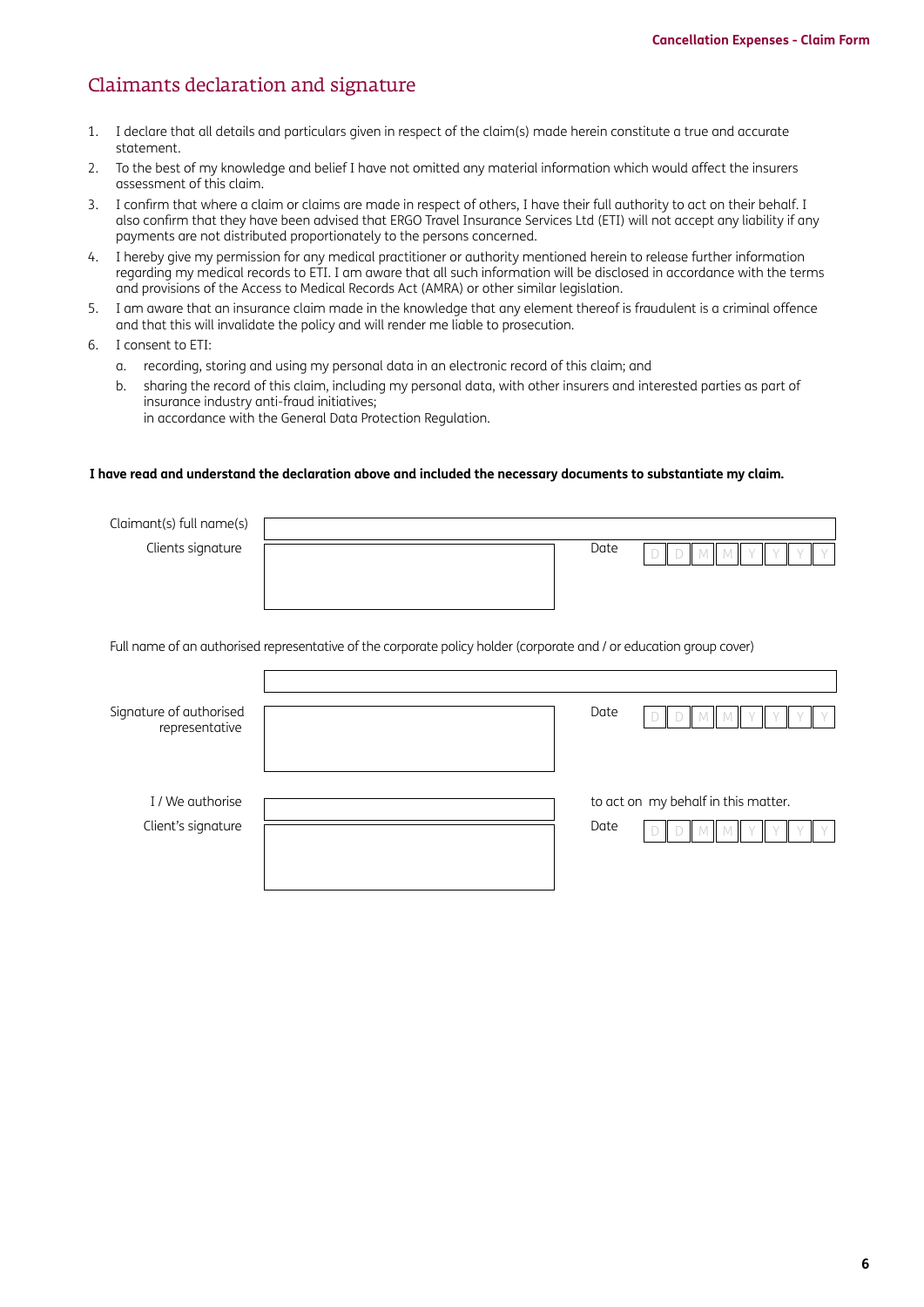### Confidentiality and data protection

#### **Consent**

We will only use Your personal data when the law allows Us to. Most commonly We will use Your personal data under the following two circumstances:

- 1. When You gave explicit Consent for Your personal data, and that of others insured under Your Policy, to be collected and processed by Us in accordance with this Data Protection Notice.
- 2. Where We need to perform the contract which We are about to enter into, or have entered into with You.

#### **How We use Your Personal Data**

We use Your personal data for the purposes of providing You with insurance, handling claims and providing other services under Your Policy and any other related purposes (this may include underwriting decisions made via automated means). We also use Your personal data to offer renewal of Your Policy, for research or statistical purposes and to provide You with information, products or services that You request from Us or which We feel may interest You. We will also use Your personal data to safeguard against fraud and money laundering and to meet Our general legal or regulatory obligations.

We collect and process Your personal data in line with the General Data Protection Regulation and all other applicable Data Protection legislation. The Data Controller is ETI. For the purposes of handling claims the Data Processor is ETI.

#### **Special Categories of Personal Data**

Some of the personal data You provide to Us may be more sensitive in nature and is treated as a Special Category of personal data. This could be information relating to health or criminal convictions, and may be required by Us for the specific purposes of underwriting or as part of the claims handling process. The provision of such data is conditional for Us to be able to provide insurance or manage a claim. Such data will only be used for the specific purposes as set out in this notice.

#### **Sharing Your Personal Data**

We will keep any information You have provided to Us confidential. However, You agree that We may share this information with Great Lakes Insurance SE and other companies within the ERGO Group and with third parties who perform services on Our behalf in administering Your Policy, handling claims and in providing other services under Your Policy. Please see Our Privacy Policy [\(www.ergotravelinsurance.co.uk/ergo-privacy-statement](http://www.ergotravelinsurance.co.uk/ergo-privacy-statement)) for more details about how We will use Your information.

We will also share Your information if We are required to do so by law, if We are authorised to do so by You, where We need to share this information to prevent fraud.

We may transfer Your personal data outside of the European Economic Area ("EEA"). Where We transfer Your personal data outside of the EEA, We will ensure that it is treated securely and in accordance with all applicable Data Protection legislation.

#### **Your Rights**

You have the right to ask Us not to process Your personal data for marketing purposes, to see a copy of the personal information We hold about You, to have Your personal data deleted (subject to certain exemptions), to have any inaccurate or misleading data corrected or deleted, to ask Us to provide a copy of Your personal data to any controller and to lodge a complaint with the local data protection authority.

The above rights apply whether We hold Your personal data on paper or in electronic form.

Your personal data will not be kept for longer than is necessary. In most cases this will be for a period of seven years following the expiry of the insurance contract, or Our business relationship with You, unless We are required to retain the data for a longer period due to business, legal or regulatory requirements.

#### **Further Information**

Any queries relating to how We process Your personal data or requests relating to Your Personal Data Rights should be directed to:

Data Protection Officer, ETI, Afon House, Worthing Road, Horsham, RH12 1TL, United Kingdom

Email: [dataprotectionofficer@ergo-travel.co.uk](mailto:dataprotectionofficer%40ergo-travel.co.uk?subject=) Phone: +44 (0) 1403 788 510